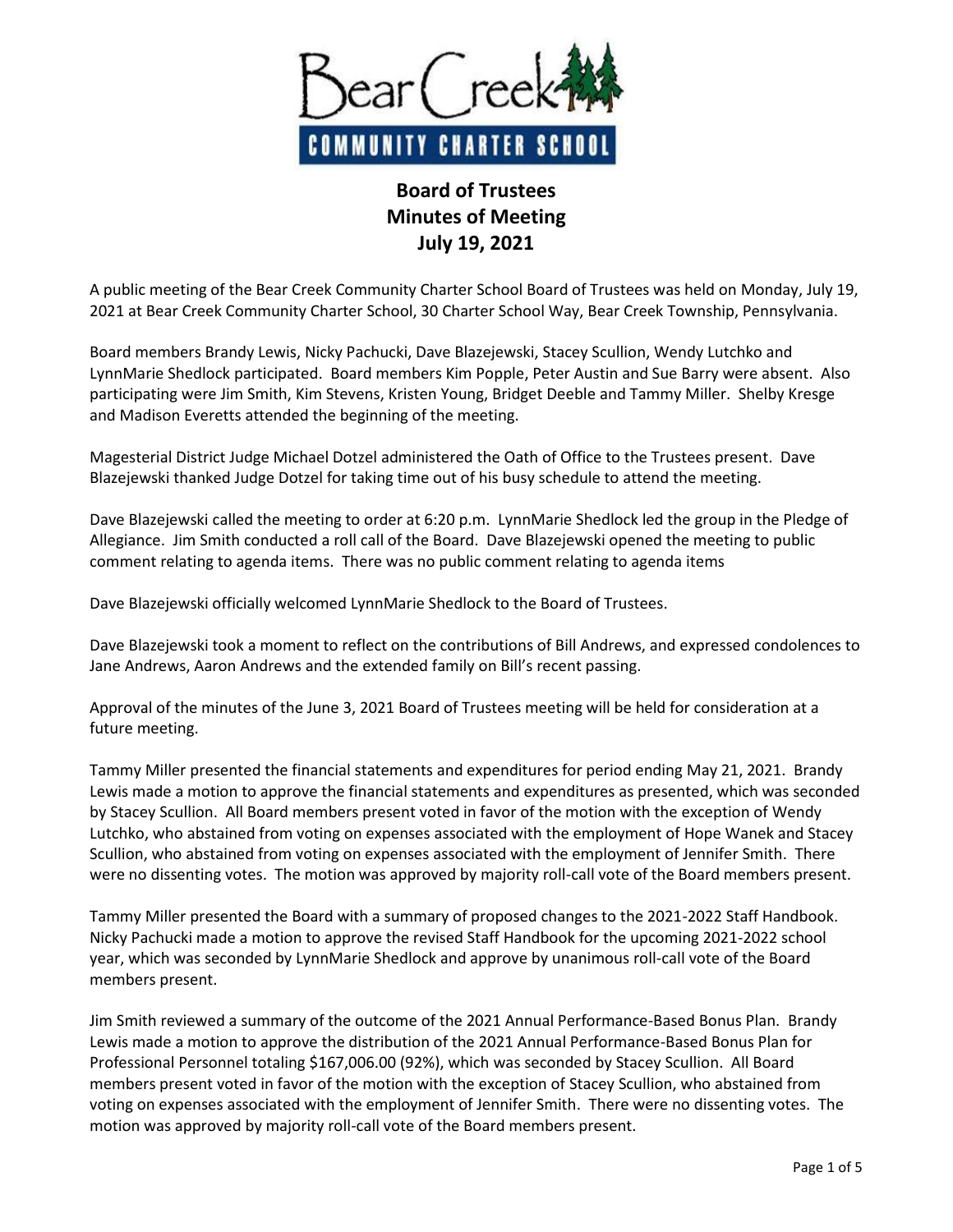Wendy Lutchko made a motion to accept the resignation of Kristy Hummel as part-time Paraprofessional, effective June 15, 2021, which was seconded by Brandy Lewis and approved by unanimous roll-call vote of the Board members present.

Brandy Lewis made a motion to accept the resignation of Sadie-Guthrie Kretsch as full-time Middle School Science Teacher, effective July 6, 2021. Nicky Pachucki seconded the motion, which was approved by unanimous roll-call vote of the Board members present.

Kristen Young introduced Shelby Kresge to the Board of Trustees. Shelby is the recommended candidate for Middle School Science Teacher. Shelby provided the Board with a summary of her education, background and teaching experience. Brandy Lewis made a motion to approve the hiring of Shelby Kresge as full-time Middle School Teacher, effective August 23, 2021 at an annual salary of \$36,000 plus benefits. The motion was seconded by Nicky Pachucki and approved by unanimous roll-call vote of the Board members present. The Board welcomed Shelby to the team.

Bridge Deeble introduced Madison Everetts to the Board of Trustees. Madison is the recommended candidate for position of Learning Support Teacher. Madison provided the Board with a summary of her education, background and teaching experience. Wendy Lutchko made a motion to approve the hiring of Madison Everetts as full-time Learning Support Teacher, effective August 23, 2021 at an annual salary of \$36,000 plus benefits. The motion was seconded by Stacey Scullion and approved by unanimous roll-call vote of the Board members present. The Board welcomed Madison to the team.

Stacey Scullion made a motion to accept the resignation of Elizabeth Serafin as part-time Housekeeper, effective July 6, 2021. The motion was seconded by Brandy Lewis and approved by unanimous roll-call vote of the Board members present.

Wendy Lutchko made a motion to approve the hiring of Paula Shaffern as Housekeeper effective August 2, 2021. This is a full-time, non-exempt level twelve-month position at an hourly rate of \$12.00 with benefits. The motion was seconded by Stacey Scullion and approved by unanimous roll-call vote of the Board members present.

Brandy Lewis made a motion to approve the hiring of Gina Heron as Housekeeper effective August 2, 2021. This is a full-time, non-exempt level twelve-month position at an hourly rate of \$12.00 with benefits. The motion was seconded by Nicky Pachucki, and approved by unanimous roll-call vote of the Board members present.

Wendy Lutchko made a motion to approve the transfer of Ms. Lorie Mikelski from Fourth Grade Teacher to First Grade Teacher, which was seconded by Nicky Pachucki and approved by unanimous roll-call vote of the Board members present.

Brandy Lewis made a motion to approve the transfer of Mrs. Renee Novitksi from Intermediate Level Math Teacher to Fourth Grade Math/Science Teacher, which was seconded by Nicky Pachucki and approved by unanimous roll-call vote of the Board members present.

Wendy Lutchko made a motion to approve the following pricing for school meals:

|                        | <b>Breakfast</b> | Lunch |
|------------------------|------------------|-------|
| <b>Student Reduced</b> | 0.30             | 0.40  |
| <b>Student Paid</b>    | 1.05             | 2.85  |
| Adult                  | חח י             | 3.55  |

The motion was seconded by Nicky Pachucki and approve by unanimous roll-call vote of the Board members present.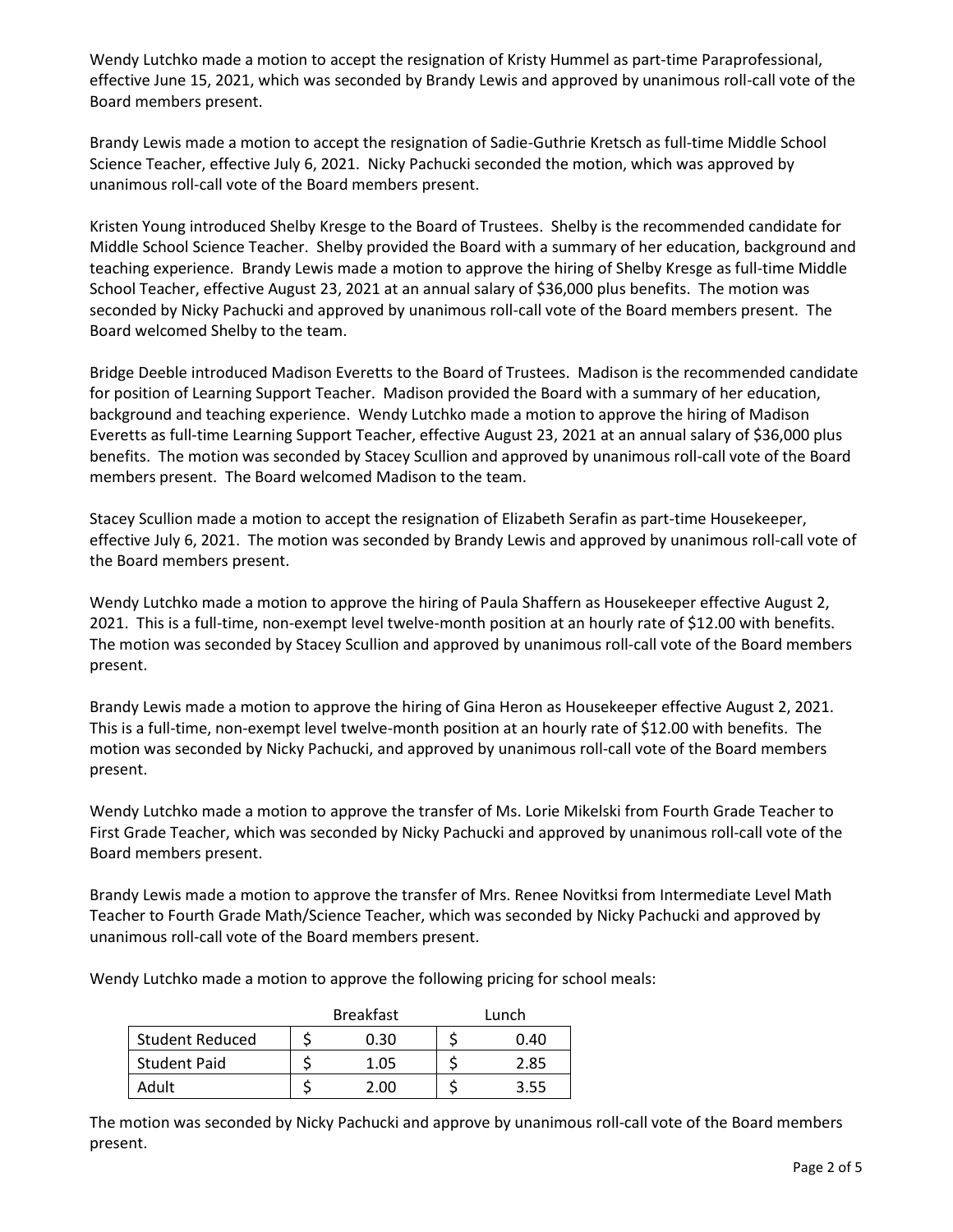Stacey Scullion made a motion to approve the submission of the Schoolwide Title I LEA Plan to the Pennsylvania Department of Education, which was seconded by Lynn Shedlock and approved by unanimous roll-call vote of the Board members present.

Stacey Scullion made a motion to approve the submission of the Schoolwide Title I School Plan to the Pennsylvania Department of Education, which was seconded by Lynn Shedlock and approved by unanimous roll-call vote of the Board members present.

Brandy Lewis made a motion to approve the increase in student enrollment, aligned to the School's Strategic Plan, from a maximum of 468 students to a maximum of 514 students, which was seconded by LynnMarie Shedlock. Board members Brandy Lewis, Nicky Pachucki, Stacey Scullion, Wendy Lutchko and LynnMarie Shedlock voted in favor of the motion. Dave Blazejewski voted against the motion. Dave does not oppose the increase in enrollment; however, Dave does oppose having to report to the Pennsylvania Department of Education, as he fears the Department and the current Governor may attempt to utilize this new reporting requirement to limit charter school enrollment. The motion was approved by majority roll-call vote of the Board members present.

Brandy Lewis made a motion to approve the hiring of Kandyss Sutphen as a Long Term Substitute Teacher from August 23, 2021 through October 22, 2021 at a rate of \$200.00 per day. The motion was seconded by Stacey Scullion and approved by unanimous roll-call vote of the Board members present.

Brandy Lewis made a motion to approve an hourly rate of \$12.00 per hour for Jacob Kuna and Jeffrey Mondulick, temporary maintenance employees, which was seconded by Nicky Pachucki and approved by unanimous roll-call vote of the Board members present.

Stacey Scullion made a motion to approve the Charter Annual Report for the 2020-2021 school year to the Pennsylvania Department of Education, which was seconded by Brandy Lewis. Board members Brandy Lewis, Nicky Pachucki, Stacey Scullion, Wendy Lutchko and LynnMarie Shedlock voted in favor of the motion. Dave Blazejewski voted against the motion. Dave does not believe the Department of Education should require the Board to approve the submission if it is unable to print the report prior to submitting to review. The motion was approved by majority roll-call vote of the Board members present.

Wendy Lutchko made a motion to approve an agreement with Koppy's Propane for the period August 1, 2021 through December 31, 2021 at a cost not to exceed \$1.269 per gallon for the purchase of propane. The motion was seconded by Stacey Scullion and approved by unanimous roll-call vote of the Board members present.

Brandy Lewis made a motion to approve the purchase of 50 Dell 3100 Chromebooks, 50 additional power charger/adaptors, 2 Dell Model CT30U181 Unmanaged Charging Cart and 4 Dell Model 5520 Latitude Laptop Computers from Dell at a total cost not to exceed \$14,375.50. The motion was seconded by LynnMarie Shedlock and approved by unanimous roll-call vote of the Board members present.

Brandy Lewis made a motion to approve the purchase of two (2) Epson BrightLink 735Fi Interactive Projector, Two (2) Epson Ultra Short Throw Wall Mount Model V12HA06A05 and two (2) 2 Epson DC-21 Document Cameras Model V12H758020 from CDW-G at a total cost not to exceed \$5,184.00. The motion was seconded by LynnMarie Shedlock and approved by unanimous roll-call vote of the Board members present.

Brandy Lewis made a motion to approve the purchase of two (2) Apple iPad 8th Generation WiFi Model MYL92LL/A and two (2) Apple TV 4K Digital Multimedia Receiver Model MQD22LL/A from Apple at a cost not to exceed \$950.00. The motion was seconded by LynnMarie Shedlock and approved by unanimous roll-call vote of the Board members present.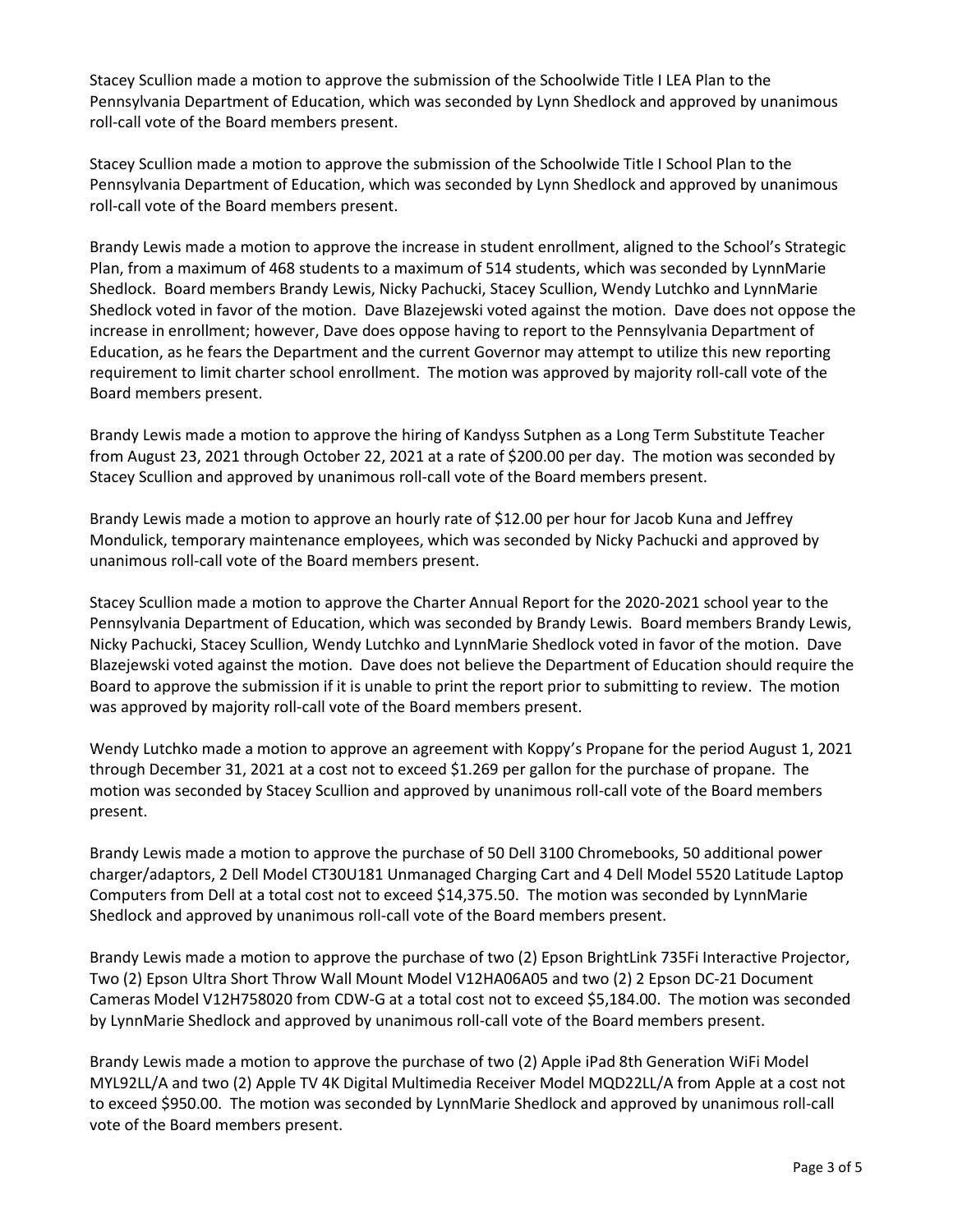Brandy Lewis made a motion to approve the purchase of cyber security insurance from Coalition Insurance Solutions at a cost of \$4,240.04 for the period July 1, 2020 through March 31, 2021. The motion was seconded by LynnMarie Shedlock and approved by unanimous roll-call vote off the Board members present.

Brandy Lewis made a motion to approve a revised Reopening Health & Safety Plan as required by state and federal legislation, which was seconded by LynnMarie Shedlock. Board members Brandy Lewis, Nicky Pachucki, Dave Blazejewski and LynnMarie Shedlock voted in favor of the motion. Board members Stacey Scullion and Wendy Lutchko voted against the motion. Stacey and Wendy believe the Plan should include a provision requiring students to wear face coverings to prevent the potential transmission of COVID-19. The motion was approved by majority roll-call vote of the Board members present.

Stacey Scullion made a motion to approve the submission of the Application for Approval of Charter School Lease Reimbursement Program (PDE-418) for the 2020-2021 school year to the Pennsylvania Department of Education. The motion was seconded by Brandy Lewis and approved by unanimous roll-call vote of the Board members present.

Brandy Lewis made a motion to approve the updated Substitute School Nurse List for the upcoming 2021-2022 school year, which was seconded by Stacey Scullion and approved by unanimous roll-call vote of the Board members present.

Brandy Lewis made a motion to approve the updated Substitute Teacher List for the upcoming 2021-2022 school year, to include Kandyss Sutphen, which was seconded by Stacey Scullion and approved by unanimous roll-call vote of the Board members present.

Wendy Lutchko made a motion to approve a Conference Request from Kim Stevens to participate in the Administering Pupil Services with a Focus on Trauma, Resiliency and Support from October 24<sup>th</sup> through October 27<sup>th</sup>, 2021 in Pittsburgh, at a cost not to exceed \$1.500.00. Nicky Pachucki seconded the motion, which was approved by unanimous roll-call vote of the Board members present.

Jim Smith presented the Board with the results of the formal bid process for play equipment through the PACSP Grant. Brandy Lewis made a motion to approve the purchase of multiple Playworld Systems play components from George Ely Associates, the lowest responsible bidder, using PACSP grant funds totaling \$65,169.00. The motion was seconded by Stacey Scullion and approved by unanimous roll-call vote of the Board members present.

Jim Smith presented the Board with proposed salary increases. The Board and administrators engaged in a brief discussion. At 8:55 p.m., Dave Blazejewski adjourned the meeting to Executive Session, and asked Jim Smith, Tammy Miller, Kristen Young, Kim Stevens and Bridget Deeble to step out of the meeting.

Dave reconvened the public meeting at 9:02 p.m.

Stacey Scullion made a motion to approve annual salary increases totaling \$92,768.76 which was seconded by Nicky Pachucki and approved by unanimous roll-call vote of the Board members present.

Jim Smith, Kim Stevens, Bridget Deeble, Kristen Young and Tammy Miller provided the Board members present with operational updates.

Dave Blazjewski opened the meeting to general public comment. There was no public comment.

Wendy Lutchko made a motion to adjourn the meeting, which was seconded by Stacey Scullion and approved by unanimous roll-call vote of the Board members present.